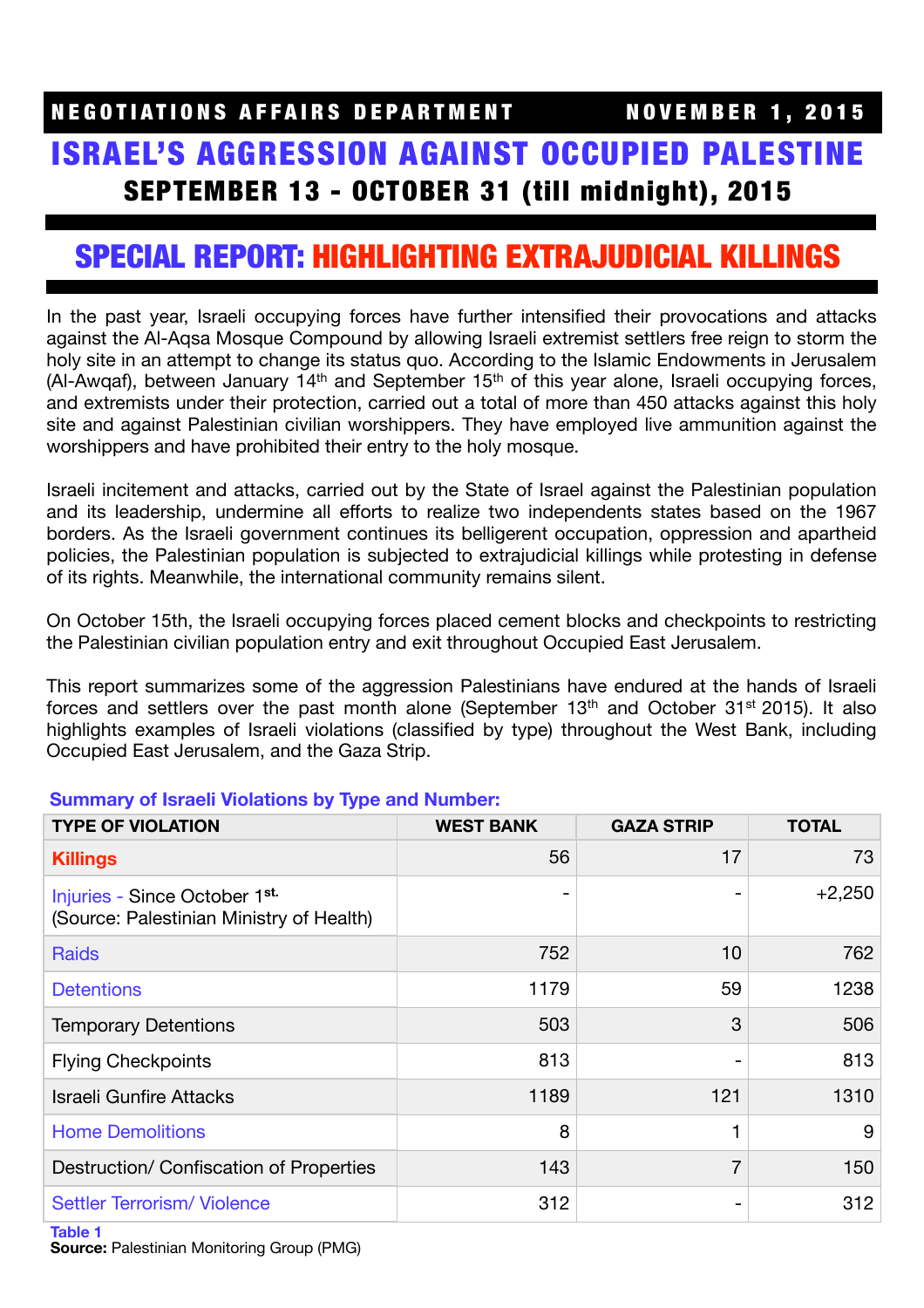# PALESTINIANS KILLED HIGHLIGHTING EXTRAJUDICIAL KILLINGS

Since September 13, Israel has killed **73** Palestinians. According to Amnesty International, some of the recorded cases amount to "extrajudicial killings."

#### **Example: The Case of Hadeel Al-Hashlamon**

On September 22 at 7:43 am, an Israeli soldier shot several bullets at Hadeel Al-Hashlamon and killed her for allegedly 'holding a knife' when she was stopped at one of the many checkpoints inside Hebron's old city. Israeli officials refuse to release the video footage that shows the entire sequence of events.

Marcel Leme, a Brazilian national and an international human rights observer, was a few meters from the scene. He presented a written report with still photos with his [testimony](http://sanaud-voltaremos.blogspot.co.il/p/brazil-26th-september-2015.html) (published on *Blog Sanaúd-Voltaremos)*. Leme said: "The woman remained froze on the other side of the metal barrier, behind her there was a wall. She did not move, speak, scream or react. She has never tried to attack any soldiers and did not even get closer to them. Then the Israeli soldiers started opening fire at her some five or six times. The soldiers were now about 3 meters away from her."

According to Dr. Salah Al-Hashlamon, Hadeel's father and an Emergency Medicine Specialist, who examined his daughter's body: "I found 10 bullets in my daughter's body. The occupation forces left my daughter to bleed for more than 45 minutes. They hindered saving her life by the Palestinian Red Crescent, which was not allowed to treat her. They later transferred her in a humiliating and inhumane way in an ambulance that belongs to Hadassah Hospital, which had no oxygen- only ventilation. My daughter was already dead when they performed a surgery on her and opened her stomach up, cutting part of the intestines. The bullets were found in her heart, lungs, liver, kidneys, waist, thigh and feet." Dr. Al-Hashlamon also stated that Israel could not prove that his daughter had a knife. He added: "I would give up on my just cause if the video recording at the checkpoint would prove otherwise\*."

Since Hadeel's case, many Palestinians have been killed in cold blood for allegedly holding a knife. So far, not one investigation has been launched to determine the truth. According to Human Rights Watch, many other Palestinians have been killed by "Israel's indiscriminate and even deliberate" use of fire on demonstrators..

### **Additional Examples:**

- ๏ On October 11, Ahmad Sharakeh (14 years old) from Al-Jalazon refugee camp was walking with friends in a mountainous region near the camp, when an Israeli soldier, hiding in a tree, fatally fired a bullet into the back of his head. Ahmad presented no imminent threat or danger to anyone. As Mahmoud Nasser, a friend and companion to Ahmad from time of leaving school until the time of his death, described: "we had nothing in our hands, we didn't carry stones, we didn't take part in any stone-throwing."
- ๏ On October 17, at 08:20: An Israeli settler shot Fadel Al-Qawasmi (18 years old) on Al-Shuhada Street in the Old City of Hebron. A witness said: "A young man was walking on Shuhada Street, then a settler shouted at the young man 'Arab, Arab', he then took out his pistol and shot the young man to death". A video of the killing incident was recorded by a Palestinian activist group - Youth Against Settlement:<http://bit.ly/1MSRGf5>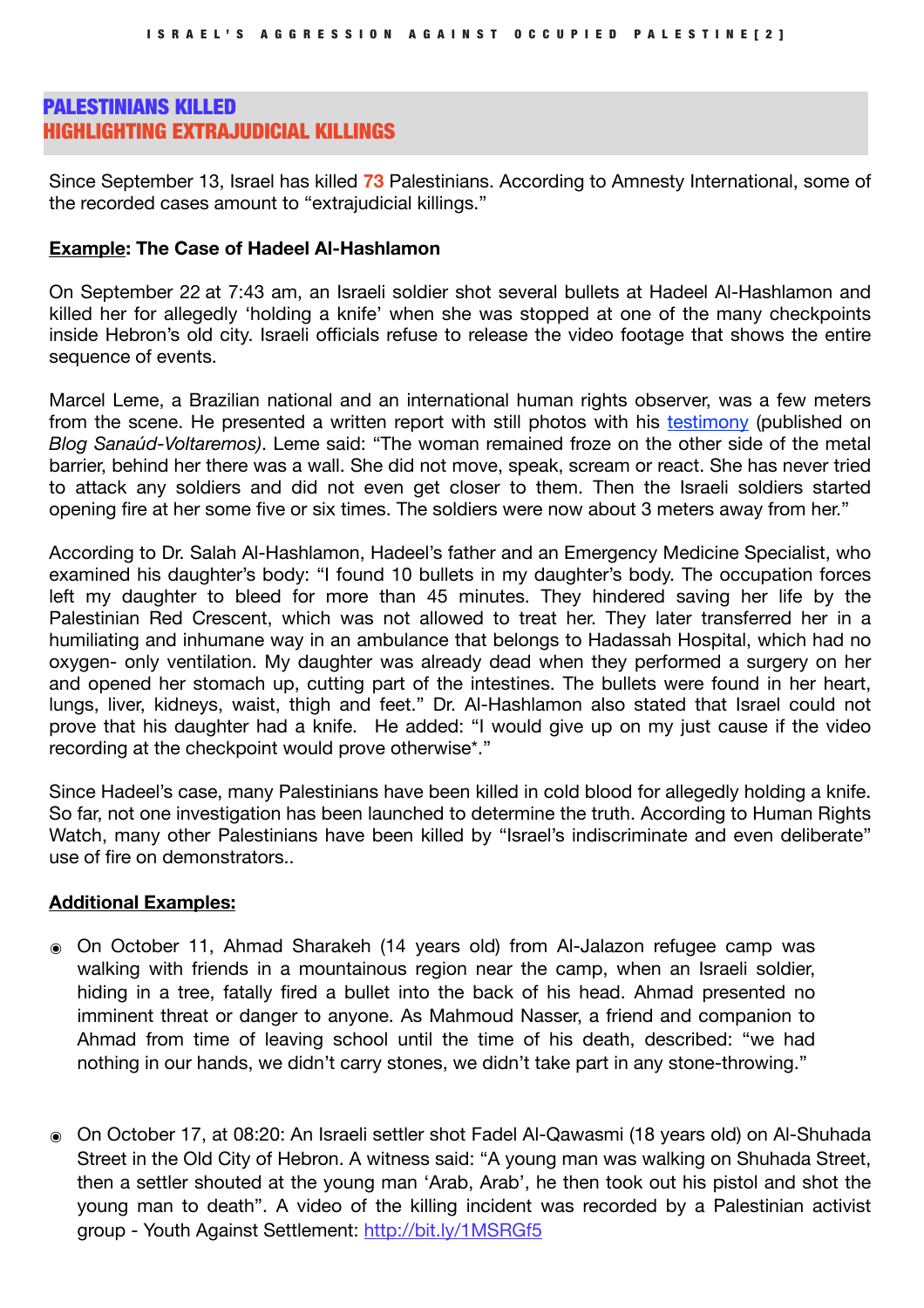- ๏ On October 19, Huda Darwish (65 years old) from Essawiya village died as she waited to pass a checkpoint. As her family's car approached the checkpoint, the Israeli occupying forces shot at the car even before having the opportunity to explain Huda required immediate medical attention. Website [silwanic.net](http://silwanic.net) published a testimony by Huda's son, who explained: "Last night at 9:30, the [Israeli] forces raided the village and randomly fired tear gas canisters toward our house. My mother inhaled gas. We brought her water and told her to rest. Around 3:30 a.m. My brother called me and told me to quickly come because my mother can't breathe. We headed towards the hospital and stopped at the checkpoint… The soldier refused to let us go through even though I begged him." He added: "I started yelling and I told him my mother is dying and I want to take her to the hospital but to no avail. Finally, the soldier next to him told him to go check and see if I am telling the truth. He saw my mom and how she was very sick. We waited for more than half an hour at the checkpoint. After the doctors checked her, they told us we came very late, we're sorry but your mother has passed away".
- ๏ On October 21, Dr. Hashem Al-Azzeh (54 years old) from Hebron, a medical doctor and well known Palestinian activist, died after excessive tear gas inhalation in Bab-Zawiya neighbourhood. He was rushed to a local hospital where he was pronounced dead. Al-Azzeh was a leading figure of non-violent resistance. He was known to many, including journalists and international visitors, for his unwavering commitment to Palestinian rights. Website [muftag.org](http://muftag.org) concluded in a report it published about the Dr. Hashem Al-Azzeh: "In killing Hashem Azzeh, the Israeli government has undoubtedly removed a thorn from its side. But Hashem's work does not end with his life. There are tens of thousands of people in Palestine who will carry it forward. His legacy will remain vibrant and alive, through them, no matter how hard the Israeli government may try and eliminate the Hashem's of this world." To read more, please follow this link: <http://bit.ly/1Lvrmpf>
- ๏ On October 25 at 13:30, Dania Irshaid (17 years old), a student at Al-Rayyan Girls high school in Hebron, was shot and killed by an Israeli soldier outside the Ibrahimi Mosque for allegedly holding a knife while she was crossing a checkpoint on her way back from school. A witness told Ma'an News Agency that he saw Dania with a schoolbag on her back trying to cross the Israeli checkpoint near the Ibrahimi mosque, "An Israeli soldier asked her: 'where is the knife?', she took a step back but there were a dozen soldiers behind her, then a solider immediately fired gunshots into the air," the witness said. He added: "seconds later the schoolgirl was lying on the ground and was left bleeding without providing any medical aid." The Palestinian-led International Solidarity Movement said it had collected eyewitness accounts saying the same thing: that she had first been shot in the legs, that she tried to walk backwards with her hands in the air, but that she was killed with seven or eight shots.

**The following are the names of the 73 Palestinian martyrs killed by Israel during the past month:**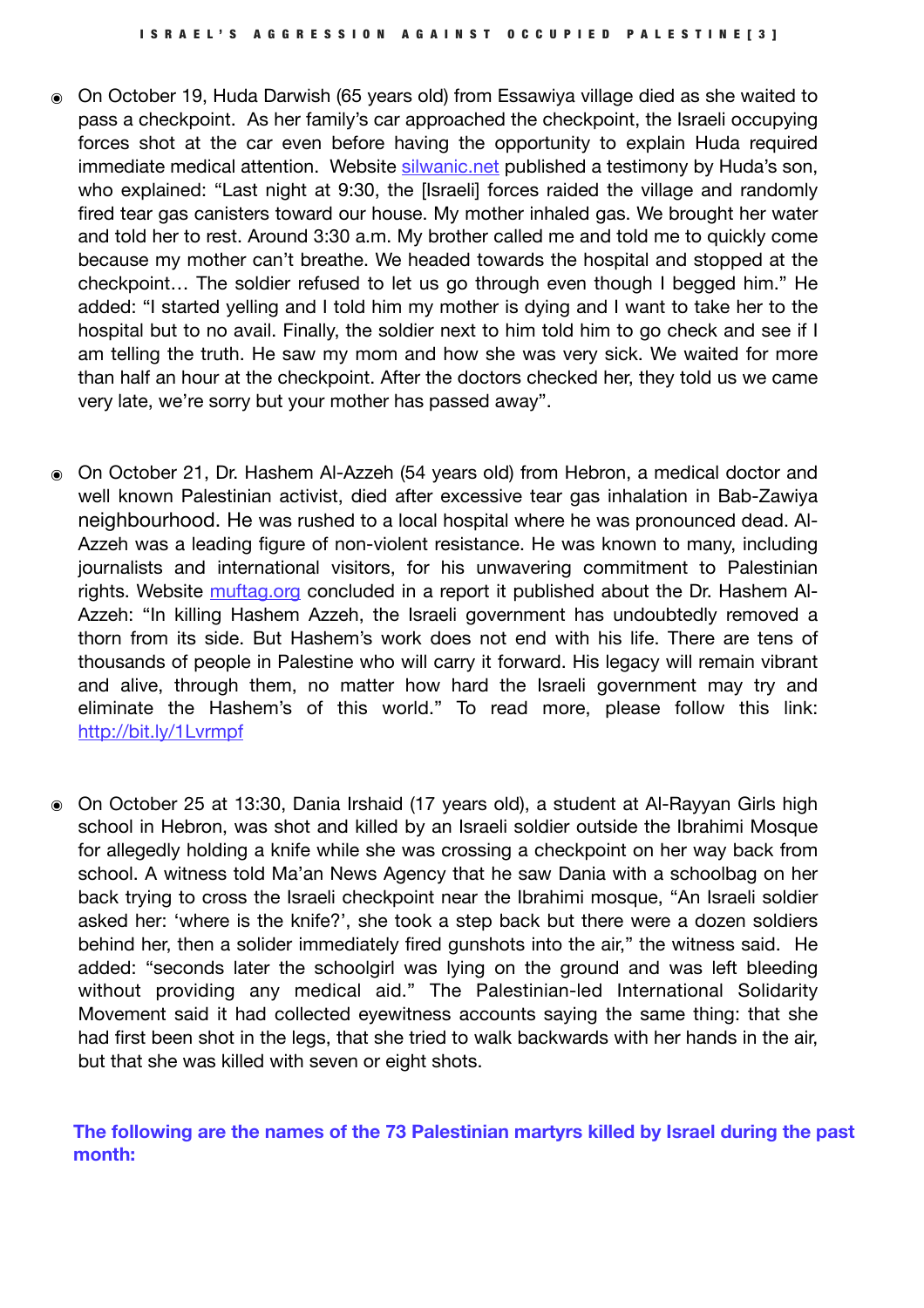| NO.            | <b>NAME</b>                             | <b>AGE</b>     | <b>DISTRICT</b>     | <b>DATE</b>       |
|----------------|-----------------------------------------|----------------|---------------------|-------------------|
| $\mathbf{1}$   | Hadeel Salah Al-Hashlamon               | 18             | Hebron              | 22 September 2015 |
| $\mathbf{2}$   | Ahmad Izat Khattatbah                   | 26             | Beit Foriek/ Nablus | 24 September 2015 |
| 3              | Muhanad Shafik Halabi                   | 19             | Jerusalem           | 3 October 2015    |
| 4              | <b>Fadi Samir Alloun</b>                | 19             | Jerusalem           | 4 October 2015    |
| 5              | Huthayfa Othman Suliman                 | 18             | Tulkarm             | 4 October 2015    |
| 6              | Abdel Rahman Shadi Obidullah            | 11             | <b>Bethlehem</b>    | 5 October 2015    |
| $\overline{7}$ | Amjad hatim Al Jundi                    | 17             | Hebron              | 7 October 2015    |
| 8              | Wisam Jamal Faraj                       | 20             | Jerusalem           | 8 October 2015    |
| 9              | <b>Thaer Abu Ghazaleh</b>               | 19             | Jerusalem           | 8 October 2015    |
| 10             | <b>Ahmad Jamal Salah</b>                | 20             | Jerusalem           | 9 October 2015    |
| 11             | Mohammad Al-Ja'bari                     | 19             | Hebron              | 9 October 2015    |
| 12             | Abdel-Majid Al-Waheedi                  | 20             | North Gaza          | 9 October 2015    |
| 13             | Ahmad Al-Hirbawi                        | 20             | Central<br>Gaza     | 9 October 2015    |
| 14             | Shadi Husam Dolah                       | 20             | Gaza                | 9 October 2015    |
| 15             | <b>Ziad Nabil Sharaf</b>                | 20             | Gaza                | 9 October 2015    |
| 16             | Mohammad Hisham Al-Raqab                | 15             | <b>Khan Yunis</b>   | 9 October 2015    |
| 17             | Adnan Abu Aliyan                        | 22             | Khan yunis          | 9 October 2015    |
| 18             | Jihad Zayed Obied                       | 22             | <b>Central Gaza</b> | 9 October 2015    |
| 19             | Ishaq Badran                            | 16             | Jerusalem           | 10 October 2015   |
| 20             | <b>Mohammad Saed Ali</b>                | 19             | Jerusalem           | 10 October 2015   |
| 21             | <b>Ibrahim Ahmad Awwad</b>              | 28             | Hebron              | 10 October 2015   |
| 22             | Marwan Hisham Barbahk                   | 10             | <b>Khan Yunis</b>   | 10 October 2015   |
| 23             | Khalil Omar Othman                      | 15             | <b>Khan Yunis</b>   | 10 October 2015   |
| 24             | Rahaf Yahia Hassan                      | $\overline{2}$ | Gaza                | 11 October 2015   |
| 25             | Noor Rasmi Hassan<br>(5months pregnant) | 30             | Gaza                | 11 October 2015   |
| 26             | Ahmad Abdallah Sharakeh                 | 14             | Ramallah            | 11 October 2015   |
| 27             | Mohammad Nathmi Shmasnah                | 23             | Jerusalem           | 12 October 2015   |
| 28             | Hasan Khaled Manasra                    | 15             | Jerusalem           | 12 October 2015   |
| 29             | Mustafa Adel Khatib                     | 17             | Jerusalem           | 12 October 2015   |
| 30             | Bahaa' Mohammad Allyan                  | 22             | Jerusalem           | 13 October 2015   |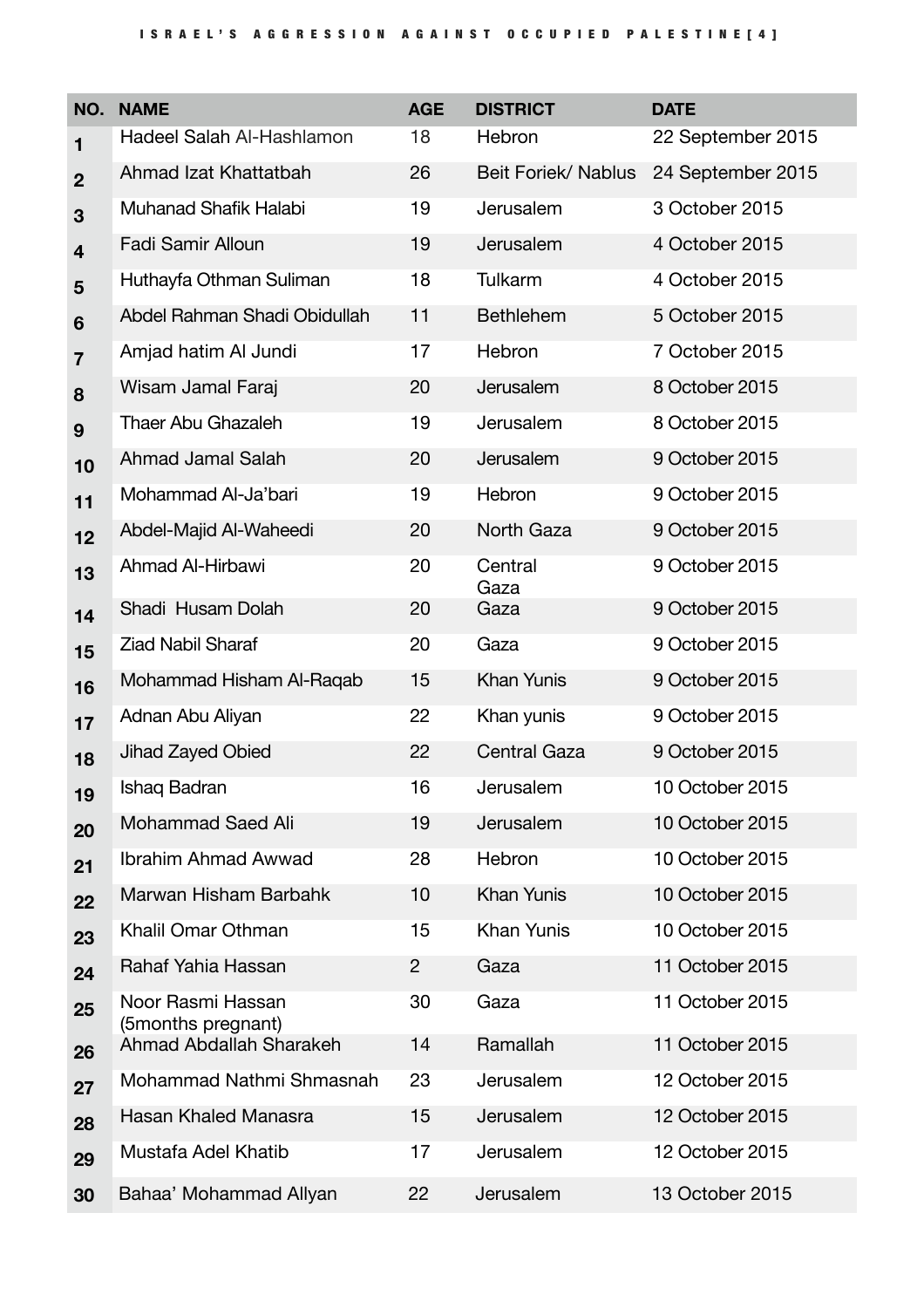ISRAEL'S AGGRESSION AGAINST OCCUPIED PALESTINE[5 ]

| NO. | <b>NAME</b>                     | <b>AGE</b> | <b>DISTRICT</b>     | <b>DATE</b>      |
|-----|---------------------------------|------------|---------------------|------------------|
| 31  | Ala' Abu Jamal                  | 33         | Jerusalem           | 13 October 2015  |
| 32  | Mu'taz Ibrahim Zawahra          | 27         | <b>Bethlehem</b>    | 13 October 2015  |
| 33  | <b>Basel Bassam Sider</b>       | 20         | Hebron              | 14 October 2015  |
| 34  | Ahmad Fathi Abu-Sha'ban         | 23         | Jerusalem           | 14 October 2015  |
| 35  | Riyad Ibrahim Dar Youssef       | 46         | Ramallah            | 14 October 2015  |
| 36  | Fadi Ali Al-Dirbi (prisoner)    | 28         | Jenin               | 14 October 2015  |
| 37  | Shawki Jamal Obeid              | 37         | North Gaza          | 14 October 2015  |
| 38  | Ihab Jihad Hanani               | 19         | <b>Nablus</b>       | 16 October 2015  |
| 39  | Eyad Khalil Al-Awawdeh          | 26         | Hebron              | 16 October 2015  |
| 40  | Yihya Abdel-Qader Farhat        | 24         | North Gaza          | 16 October 2015  |
| 41  | Mahmoud Hatem Humaida           | 22         | Gaza                | 16 October 2015  |
| 42  | Fadel Mohammad Al-Qawasmi       | 18         | Hebron              | 17 October 2015  |
| 43  | Mu'taz Ahmad Oweisat            | 16         | Jerusalem           | 17 October 2015  |
| 44  | Bayan Ayman Al-Osaili           | 17         | Hebron              | 17 October 2015  |
| 45  | <b>Tareg Ziad Natsheh</b>       | 18         | Hebron              | 17 October 2015  |
| 46  | Omar Mohammad Al-Faqeeh         | 23         | Jerusalem           | 17 October 2015  |
| 47  | Huda Mohammad Darwish           | 65         | Jerusalem           | 19 October 2015  |
| 48  | Bashar Nidal Al-Ja'bari         | 15         | Hebron              | 20 October 2015  |
| 49  | Hussam Ismail Al-Ja'bari        | 17         | Hebron              | 20 October 2015  |
| 50  | Hamza Musa Al-Amleh             | 25         | Hebron              | 20 October 2015  |
| 51  | Odai Masalmeh                   | 24         | Hebron              | 20 October 2015  |
| 52  | Ahmad Sharaf Al-Sarhi           | 27         | <b>Central Gaza</b> | 20 October 2015  |
| 53  | Mu'taz Atallah Qassim           | 22         | Jerusalem           | 21 October, 2015 |
| 54  | Hashim Yunis Al- Azza           | 54         | Hebron              | 21 October, 2015 |
| 55  | <b>Mahmoud Khaled Ghunimate</b> | 20         | Hebron              | 22 October, 2015 |
| 56  | Yihya Hashim Krereh             | 20         | Gaza                | 23 October, 2015 |
| 57  | Ahmad Muhammad Kmel             | 16         | Jenin               | 24 October, 2015 |
| 58  | Khalil Hassan Abu Obid          | 25         | <b>Khan Yunis</b>   | 24 October, 2015 |
| 59  | Dania Jihad Irshaid             | 17         | Hebron              | 25 October 2015  |
| 60  | Raed Saket Jaradat              | 22         | Hebron              | 26 October 2015  |
| 61  | Iyad Rawhi Hijazi               | 19         | Hebron              | 26 October 2015  |
| 62  | Sa'ad Muhammed Al- Atrash       | 20         | Hebron              | 26 October 2015  |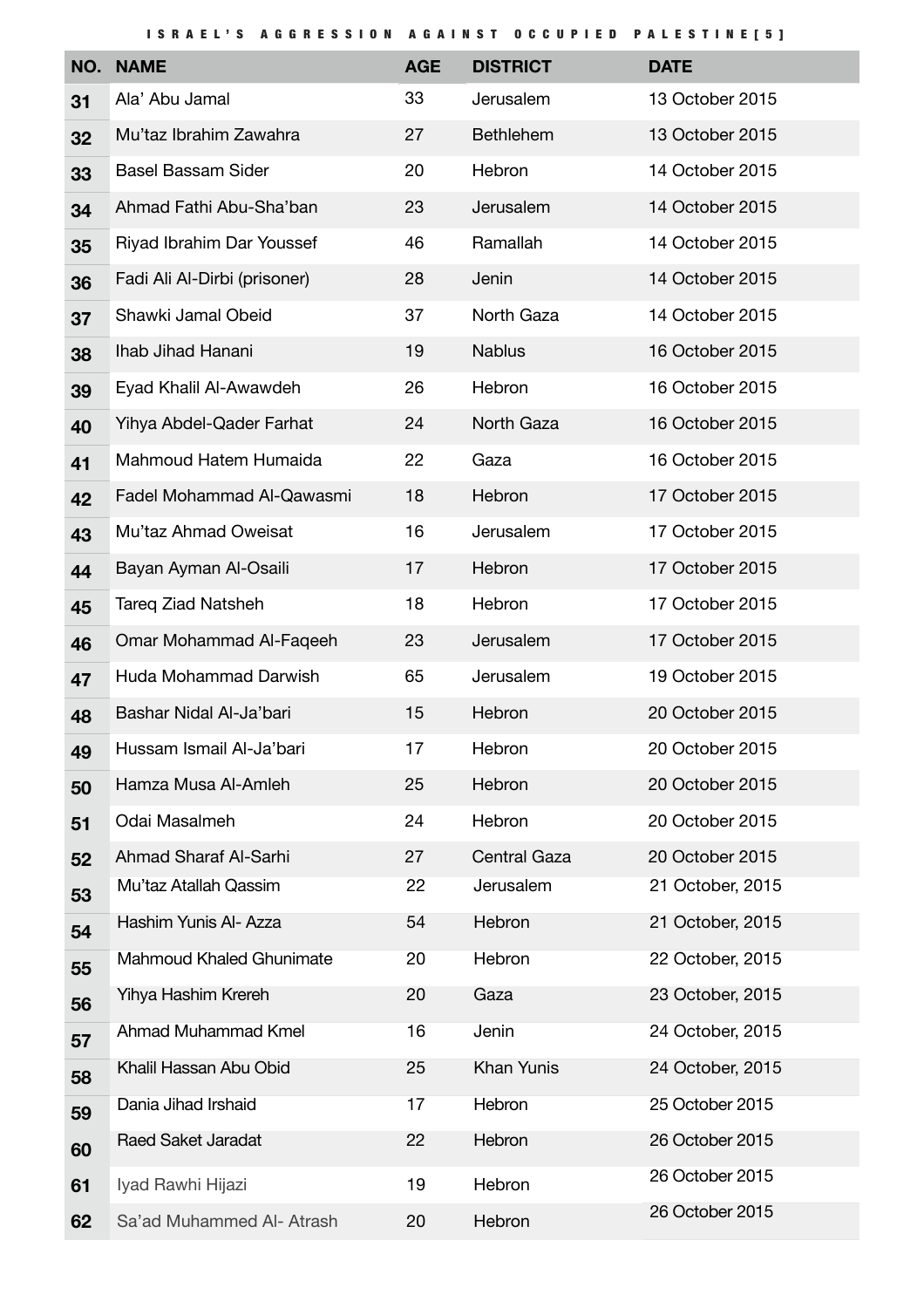#### ISRAEL'S AGGRESSION AGAINST OCCUPIED PALESTINE[6 ]

| NO. | <b>NAME</b>                    | <b>AGE</b> | <b>DISTRICT</b>  | <b>DATE</b>     |
|-----|--------------------------------|------------|------------------|-----------------|
| 63  | Izz El- Deen Nadi Abu Shekhdam | 17         | Hebron           | 27 October 2015 |
| 64  | Shadi Nabeel Al-Qudsi          | 22         | <b>Hebron</b>    | 27 October 2015 |
| 65  | Humam Adnan Esaid              | 23         | <b>Hebron</b>    | 27 October 2015 |
| 66  | Islam Rafeeg Al-Tamimi         | 23         | <b>Hebron</b>    | 28 October 2015 |
| 67  | Nadeem Shugirate               | 52         | Jerusalem        | 29 October 2015 |
| 68  | Mahdi Muhammad Al-Muhtasib     | 23         | Hebron           | 29 October 2015 |
| 69  | Farug Abd Al-Qader Sider       | 19         | <b>Hebron</b>    | 29 October 2015 |
| 70  | Ramadan Muhammad Thawabteh     | 8 Months   | <b>Bethlehem</b> | 30 October 2015 |
| 71  | Kassem Mahmoud Saba'neh        | 20         | Jenin            | 30 October 2015 |
| 72  | Ahmmad Hamad Qneibi            | 23         | Jerusalem        | 30 October 2015 |
| 73  | Mahmoud Talal Nazal            | 18         | Jenin            | 31 October 2015 |

#### **Table 2**





#### **Chart: Palestinians Martyrs by District**

- Martyr Muhannad Al-Oqbi (21 years old), from the Negev, was killed by Israeli armed forces for allegedly being responsible of the stabbing and shooting attack in Be'er Sheva.

#### PALESTINIANS INJURED

According to the Palestinian Ministry of Health, more than **2,250** Palestinians have been injured, including children. Many were injured as a result of being shot with live ammunition and rubbercoated bullets, in addition to assaults and burns. Besides, more than 5,000 have suffered from tear gas inhalation. The following examples highlight the incidents of Israeli occupying forces' fire on children:

๏ On September 15 at Al-Ram's North junction, Israeli forces shot three persons, including two children, during a demonstration against the Israeli occupation and the continued storming of the Al-Aqsa Mosque Compound by extremist Jewish settlers. Israeli forces shot rubbercoated metal bullets, sound bombs and tear gas canisters at unarmed Palestinian civilians. This resulted in 3 injured youth: Basil Ayoub Mohammed Al-Salaymeh (17 years old), Mahmoud Shaker (15 years old), and Qusai Mohammed Abed Rabbo.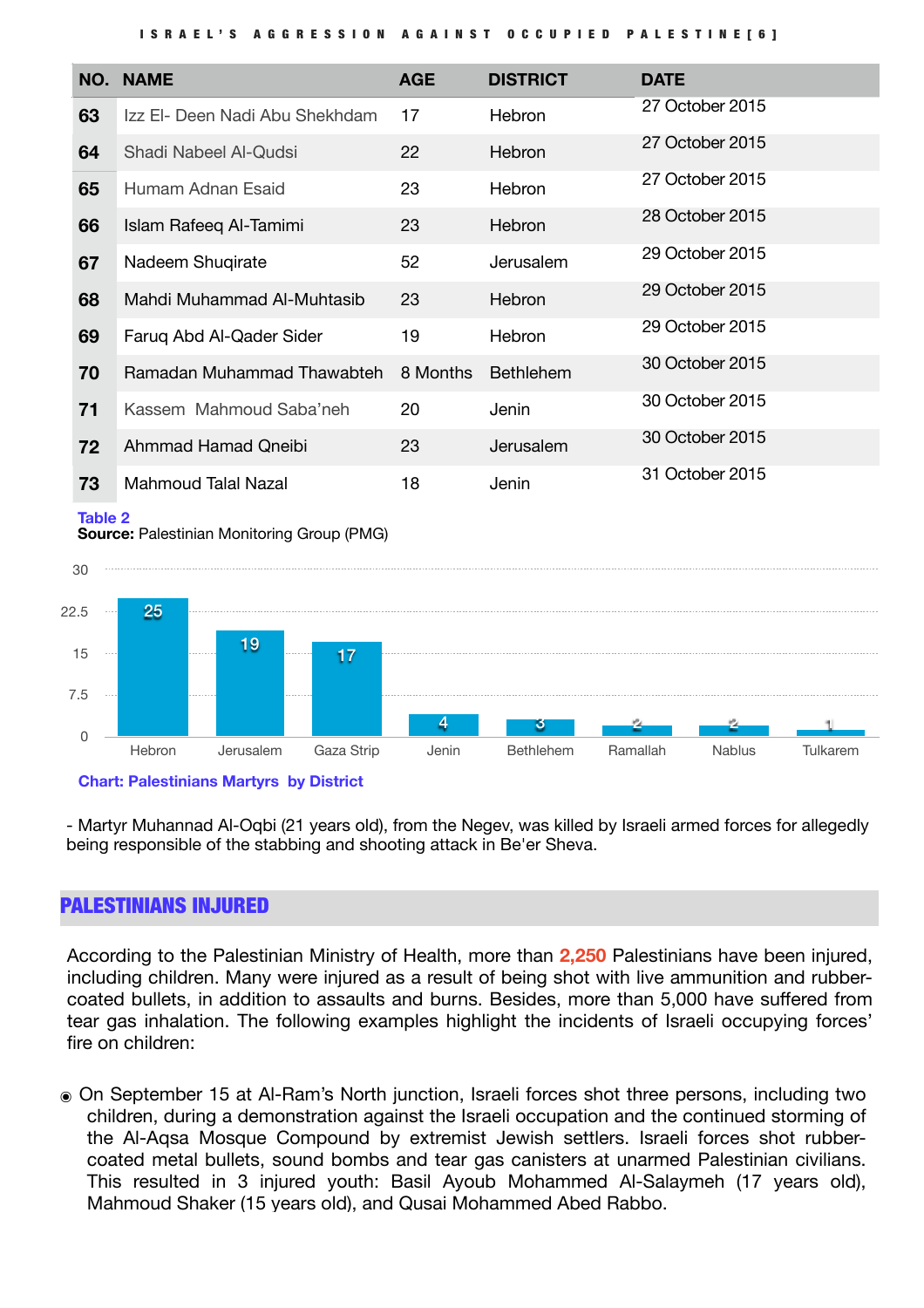- ๏ On September 18 near Al-Jalazoun Refugee Camp, the Israeli occupying forces fired rubbercoated metal bullets, sound bombs and tear gas canisters at Palestinian protestors. As a result Mohammad Safi (16 years old) was injured.
- ๏ On October 11 the Israeli occupying forces launched missiles (in 2 consecutive strikes) on the Al-Zaytouneh neighbourhood located in southeast and southwest Gaza. This resulted in the injury of four members of the same family, including Mohammad Hassan (5 years old). Israel claimed that it targeted a training area for Palestinian gunmen.
- ๏ On October 14 at 12:25, the Israeli occupying forces positioned at Al-Mahkama checkpoint located near "Beit El" settlement fired live ammunition, rubber coated steel bullets, stun and tear gas grenades towards Palestinian protestors. As a result four Palestinians were injured: Moath Jaber (17 years old), Mohammad Aliyan (17 years old) and Emar Ghalith (17 years old) and Omar Qatri. Several others suffocated from tear gas inhalation.
- ๏ On October 23 at 13:05 near Aida Refugee Camp in northern Bethlehem, the Israeli occupation forces shot rubber-coated metal bullets, sound bombs and tear gas canisters at unarmed Palestinian civilians under the claim of throwing stones. This has resulted in injuring 6 people including 5 children: Read Fouad Khalil Ali ( 15 years old), Ibrahim Jobran ( 15 years old), Ayman Samir ( 13 years old), Frias Awwad (13 years old) and Khalil Alsif ( 15 years old). Also, the journalist Abdel Rahman Yunis was injured.
- ๏ On October 26, Israeli forces positioned near Al-Tur neighbourhood in East Jerusalem assaulted the child Youssef Mahmoud Al-Sayad (13 years old) leaving him hospitalised with contusions.
- ๏ On October 27, Israeli forces positioned at Al-Mahkama checkpoint near "Bet El" settlement located in North Al-Bireh city) fired rubber coated steel bullets, stun and tear gas grenades towards several residents for alleged throwing stones. As result injured 6 Palestinians were injured including a child: Ali Misbah Matour (17 years old) and also a journalist: Samer Nazal. Several others suffocated from tear gas inhalation.

### ISRAELI RAIDS AND ARRESTS OF PALESTINIANS

Israeli forces have carried out at least **762** raids in the Occupied State of Palestine since September 13, Additionally, more than **1238** Palestinians have been arrested.

This includes the detention of a security guard at the Al-Aqsa mosque Compound - and the assault of Sheik Omar Kiswani, the director of the Al-Aqsa Mosque, and another security guard - so as to allow the Israeli Minister of Agriculture, Uri Ariel, accompanied by several Israeli settlers, to enter the holy site.

#### HOME DEMOLITIONS

Since September 13, Israeli occupying forces have stormed Palestinian neighbourhoods, refugee camps and villages to deliver military demolition orders. Israeli occupying forces have demolished Palestinian homes and sealed off one room in the following illustrative incidents:

๏ On the morning of September 21, Israeli occupying forces stormed the Silwan neighbourhood and demolished a home under construction owned by Al-Abbassi family for allegedly being built without a licence, clashing with several residents who protested the demolition.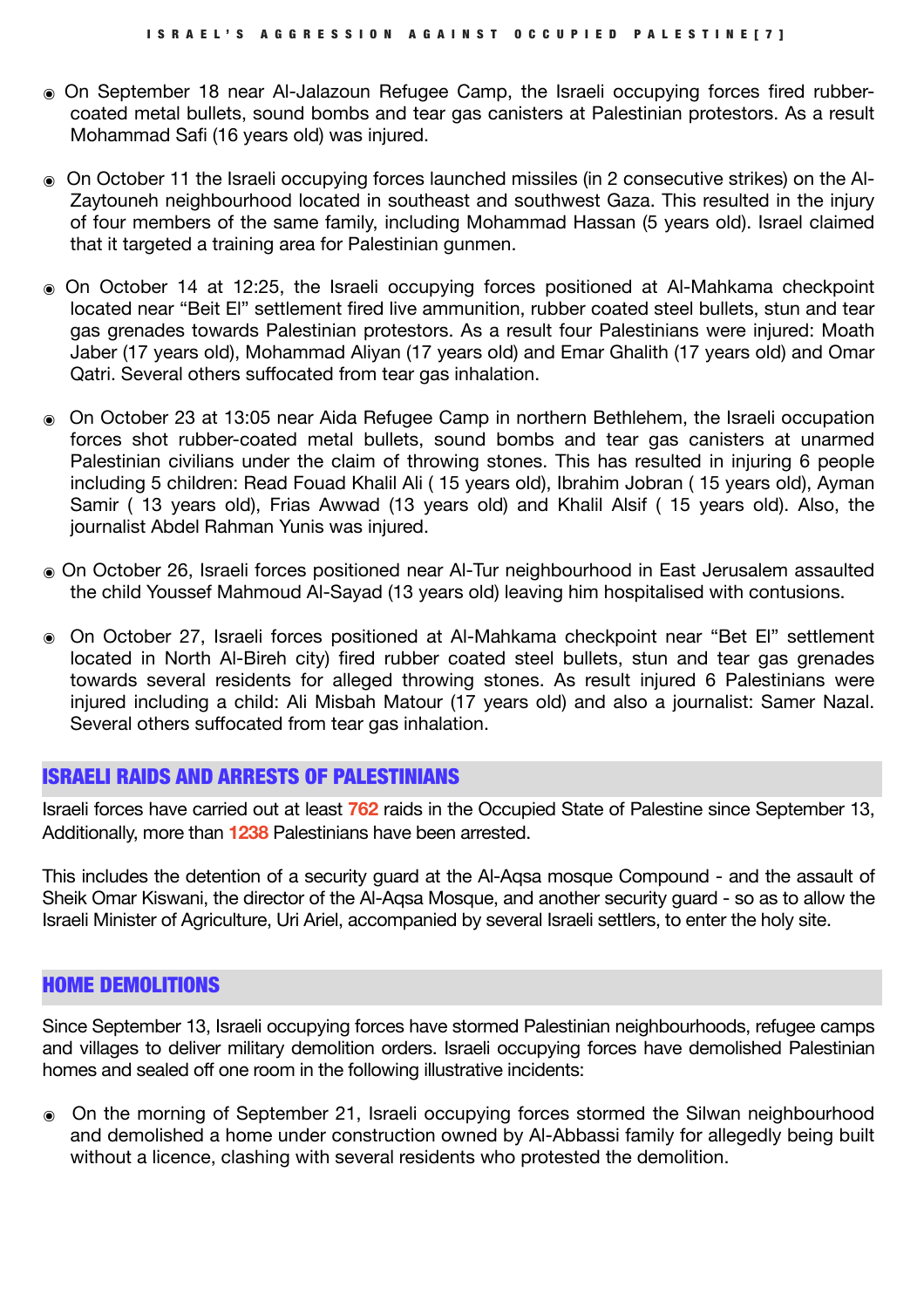- ๏ On September 27, Israeli forces stormed Humsa village in the northern Jordan Valley and demolished a residential tent and steel structure owned by Mahmoud Abu Al-Qabash.
- ๏ At dawn on October 6, Israeli forces stormed Jabal Al-Mukabir neighbourhood and detonated explosives to demolish two Palestinian homes owned by: Mohammad Nayef Ja'abis (who was killed by Israeli occupying forces on April 8<sup>th</sup> 2014 for allegedly attempting to run over Israeli settlers with a bulldozer) and Ghassan Abu Jamal (who was killed by Israeli forces on November 18, 2014 after he allegedly killed Israeli settlers inside a synagogue near "Har Nouf" settlement). Israeli occupying forces declared the area a closed military zone and forced 23 families living in the area to evacuate their homes. Clashes ensued as residents sought to resist being forcibly transferred from their homes.
- ๏ At dawn on October 6, Israeli occupying forces stormed the Al-Thuri neighbourhood in Jerusalem and sealed off (using cement blocks and concrete) one room of a home owned by the family of Mu'taz Hijazi (who was killed by Israeli occupying forces on October 30<sup>th</sup> 2014 for allegedly attempting to kill the extremist Israeli settler Yahuda Glick).
- ๏ On October 11 at 02:00 AM, one Palestinian home was demolished in the Gaza Strip as a result of two airstrikes carried out by Israeli occupying forces.
- ๏ On October 24, Abir Elias Rajabi**,** from Beit Hanina neighbourhood in Jerusalem, was forced to demolish her home to avoid fines and costs of the demolition operation by the Israeli authorities. This demolition took place following an Israeli court ruled in favour of the demolition on the pretext of being built without license.

It's worth noting that on October 15, an Israeli court ruled in favour of Israeli settlers to confiscate and occupy a Palestinian home in the Old City of Jerusalem, inhabited by the Ghaith Sub-Laban family since 1956. The court gave the family 45 days to remove their belongings and imposed a fine on them for 10,000 Israeli Shekel (approximately \$2,600 USD).

#### SETTLERS VIOLENCE/ TERRORISM

The Negotiations Affairs Department has previously reported that during the past ten years, more than 11,000 attacks were perpetrated by Israeli settlers against the occupied Palestinian population and their properties.

Since September 13, Israeli settlers have carried out nearly **312** reported attacks against Palestinians, their properties and places of worship. These settlers have acted with impunity and with the support of the State of Israel and its occupying forces.

Israeli settlers have been linked to the murder of several Palestinians. In many documented cases, Israeli settlers have levelled false accusations against Palestinians, and Israeli occupying forces have immediately executed these Palestinians in response and with no questions asked. Video excerpts (widely shared on social media) have reflected an extreme level of hate and violence by the settlers, the Israeli occupying forces and the extremist Israeli government. The following examples highlight some of the attacks carried out by Israeli settlers and incidents in which they bear responsibility for the killing of Palestinians by Israeli occupying forces:

๏ On October 1 at 02:45AM, a group of Israeli settlers stormed the entrance of the village of Sinjil and stoned Rashid Khalil's home. As the settlers opened fire on a vehicle owned by Odai Jabarah, Israeli occupying forces fired stun and tear gas grenades toward residents attempting to prevent the settlers' attack.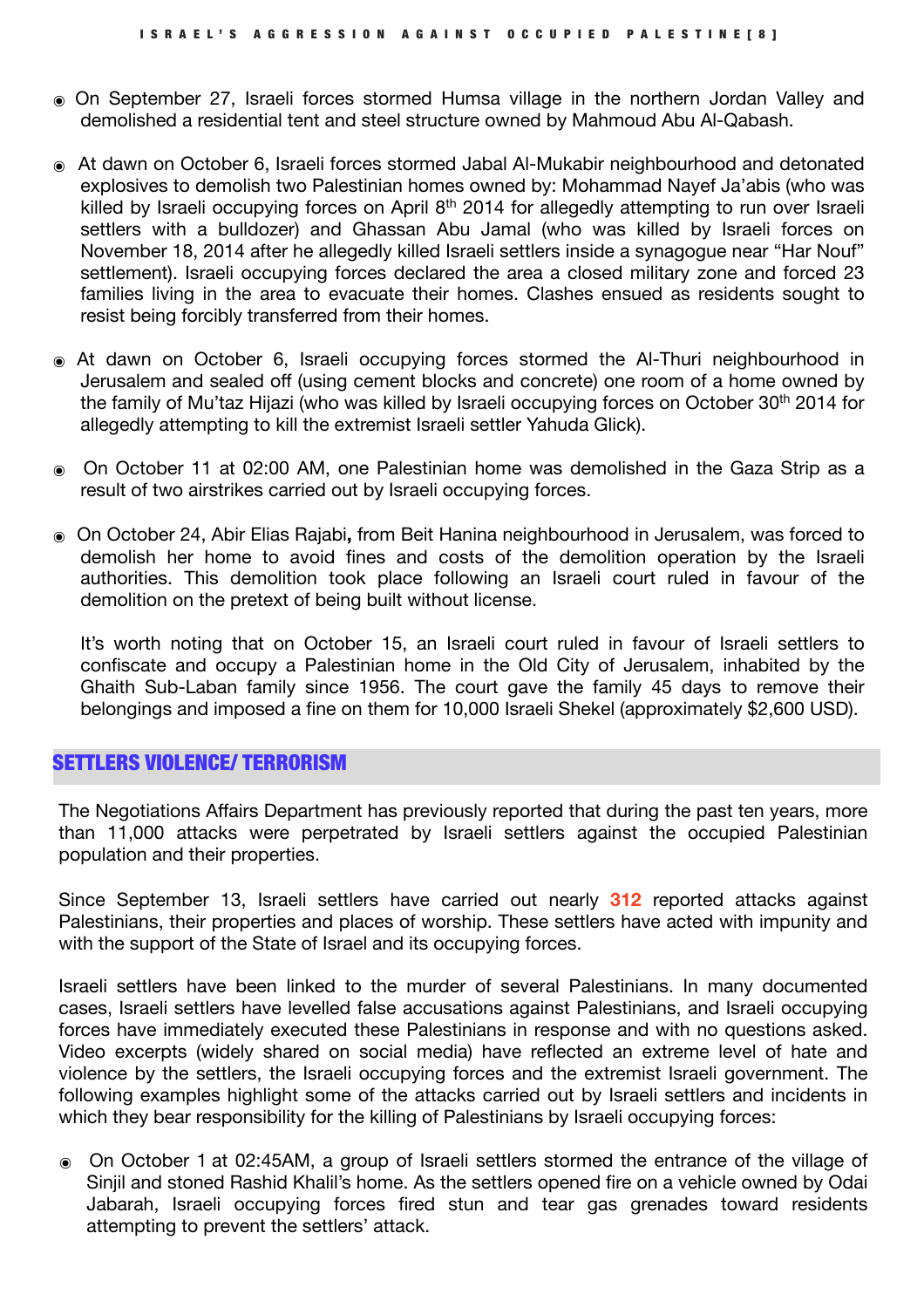- ๏ On October 2 at 01:40AM, a group of Israeli settlers stormed Bitin village and attacked several homes, damaging the homes of Bashar Al-Taweel and Ayman Jarab'a, respectively. They then withdrew under the protection of Israeli occupying forces.
- ๏ On October 4 at 03:00AM, Fadi Alloun (19 years old) ran towards an Israeli police vehicle seeking help as a lynch mob of Israeli settlers chased him. But the Israeli forces, positioned in Al Mosrara neighbourhood, opened fire at Fadi and killed him for allegedly attempting to stab a settler.
- ๏ On October 4 at 11:15AM, a group of Israeli settlers armed with knives laid in wait near Bab Al-Magharbeh Gate (a main entrance leading to the Al-Aqsa Mosque Compound). They assaulted and stabbed passerby Taysir Abu Ramouz, leaving him hospitalised.
- ๏ On October 5 at 23:55: A group of Israeli settlers positioned near Sorrah village, located along the main road connecting Nablus and Qalqiliya, attacked the convoy of Palestinian Prime Minister Dr. Rami Al-Hamdallah and attempted to assault him as he was travelling to Nablus. The settlers then withdrew under the protection of Israeli occupying forces.
- ๏ On October 6 at 18:00, an Israeli settler vehicle ran over Billal Al-Ja'bari (11 years old) in Jaber neighbourhood in the Old City of Hebron. Bilal was hospitalised.
- ๏ On October 12, in Beit Hanina, Israeli occupying forces killed the child Hassan Manasrah (15 years old) for allegedly trying to stab a settler. His cousin, Ahmad Manasra (13 years old) was run over by an occupying forces vehicle and was seriously injured. Ahmad was later arrested. A widely shared video on social media showed how the Israeli settlers humiliated and degraded him, shouting,"die you son of a b\*\*\*ch! Why won't you die?" as he lay on the ground, bleeding out. While laying there, Ahmad was attacked by settlers with sticks as the police stood by, preventing an ambulance from treating him.
- ๏ On October 13, At 16:45: a group of Israeli settlers positioned near the entrance of Yasuf village stoned Palestinian residents and their vehicles. They withdrew under the protection of Israeli occupying forces.
- ๏ On October 16, At 14:30: Israeli settlers positioned near Al-Mazra'a Al-Gharbiya village opened fire at Ghassan Ramadan as he was harvesting olives - and ordered him to leave the area.
- ๏ On October 22, near the Ibrahimi Mosque in the city of Hebron, three settlers driving a car tried to kidnap Mu'atasem Abu Remeleh (10 years old) and his brother (8 years old). However, a group of Palestinians in the area succeeded in rescuing the two children.
- ๏ On October 23 at 12:30, a group of settlers from "Gela'd" outposts attacked the agricultural lands of Palestinians from Fara'ta village near Qalgilya and banned them from harvesting their olives trees.
- ๏ On October 27, an Israeli settler vehicle ran over Maliha Ahmad (52 years old) on the main road near the west entrance of Um-Safa village. As a result, she was hospitalised with critical injuries and contusions.

# **CONCLUSION**

This report presents a snapshot of the reality that the Palestinian people endure daily under the Israeli occupation, which is entering its 49th year. Israel's culture of hate and impunity continues to kill the hopes and aspirations of a nation continuing its struggle, after almost half a century, to be afforded their rights under international law.